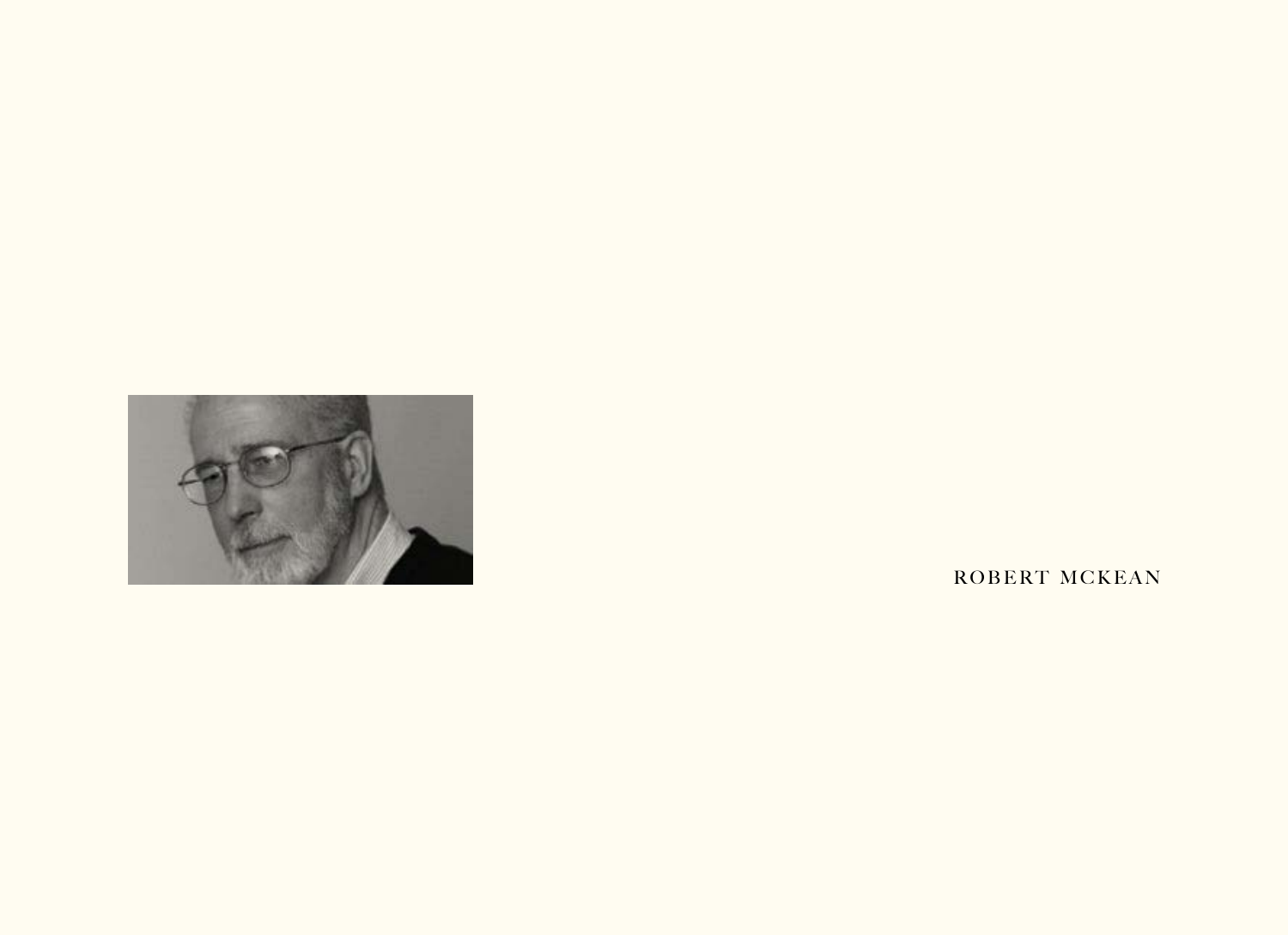## *Ganaego, Pennsylvania* It was enough to tax the patience of a saint. Lifting his eyes from the road, Ted looked over at his brother, who sat well in from the window, his head bobbing as he played with a little plastic roller he'd picked up somewhere. So engrossed was Rags with inserting his

fingers into the roller from opposite ends and straining to touch them in the middle that he had not heard a word spoken to him. His tongue, loosened from his efforts, wriggled in the wide cavity of his mouth, and saliva, like drops of rain, fell into his lap. This game with his fingers had, on the ride home from the Living Center, alternated with rolling the tube between his palms, blowing across the top to produce an intriguing whistle, and peering through it as though it were a telescope.

Ted Bachelor disliked the nickname, *Rags*. But to call his brother by his Christian name, *Matthew*, wasted your time, he wouldn't answer. He repeated his question. "Rags, I asked you what you intended to tell your mother? What do you think she's going to say?"

Rags, at the thought of his mother, smiled.

"You can't go around *arguing* with people."

"You bet."

"Stop saying that." Ted, preoccupied, took the turn beyond the old Briggs Hotel too fast, and Rags lurched forward to clutch the dash. "Do you understand I'm talking about controlling your temper? Is that getting through?"

Rags nodded, reacting more to the tone of the words than to their sense. It would sometimes happen, despite the familiarity bred by a lifetime of association, that Ted's attention would be arrested by the resemblance of their features beneath the obvious distortions of his older brother's expression. Knuckled brow, fleshy nose, loose wet lips—everything his own face possessed but widened, coarsened, skewed. *Me,* he would shudder, *that could be me!* But what proved even more perturbing, as Rags had grown older—now fifty-three and, for all intents and purposes, middle-aged—was the singular guise of abstraction that shone forth from the caverns of his brother's limited grasp of things, crudely animating his features. Especially when something seized his imagi-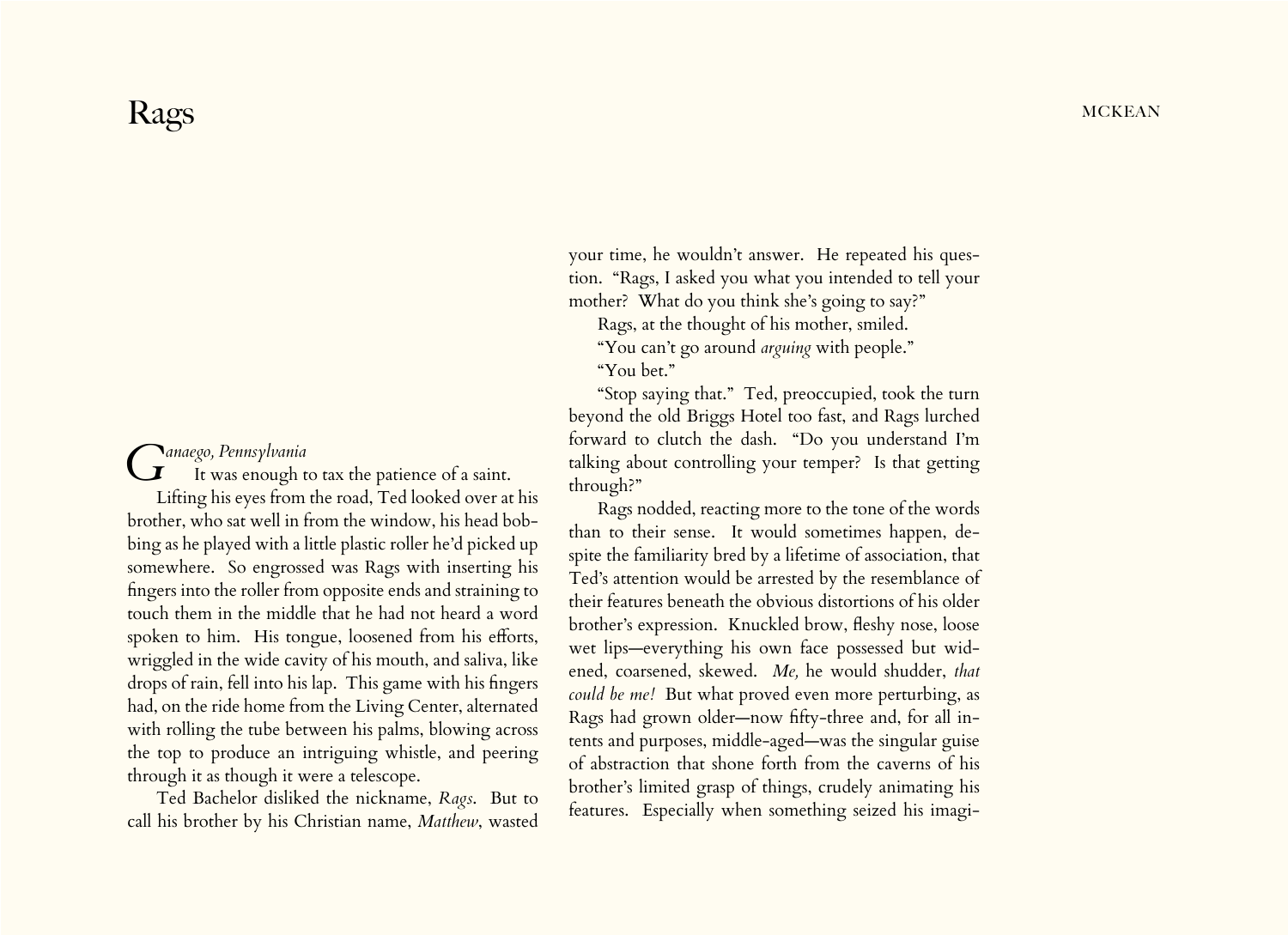nation, like the roller he was now attempting to fit over a radio knob. What was going through his head? You didn't know, you couldn't.

"Leave the radio *alone,* would you? Just leave it alone."

Rags discovered that his tongue would fit perfectly into the roller.

"And get that thing out of your mouth! What're you going to tell your mother? Have you decided how you're going to explain yourself—*have you?"*

"Not so sure about that."

"I bet you're not."

He left it at that. But abandoning his point didn't mean abandoning the worry: What *were* they going to do with him? Get him another job, the obvious answer, something to occupy his time. But with the layoffs at the steelworks spilling into Ganaego's streets fully capable men by the hundreds, finding Rags a job was going to be a challenge. Grim rumors were circulating of not only particular departments closing, which had already happened, but of a cataclysmic shutdown: The entire works to be shuttered and everyone permanently discharged. Just today, a tumultuous panic to that effect had freshly swept through the nine-mile complex. In their household, it was Ted's mother-in-law who, hearing the rumors from her priest, passed them on in high fever to Audrey. Ted dismissed the old clergyman as a flibbertigibbet and labeled his dire predictions *Father Opsatnickisms.* But it was true, in terms of Rags, that unless another Mr. Tambellini came along, at whose produce shop Rags had worked for decades for a never-changing twenty‑five cents an hour, until the tightfisted old crab keeled over in his stockroom, they were probably going to have to resort to something more drastic.

And to be sure, by the time he pulled in behind his mother's car, that was the direction in which Ted's thoughts had evolved. Rags, the instant he came to a stop, heaved himself out of his seat—the chassis of the subcompact, at his departure, rocked like a skiff—and blundered across the hard-packed dust of the back lot toward the row house. Very little moved Rags with the speed that the prospect of food moved him, and Ted knew, could visualize it perfectly, his brother, once inside, single-mindedly plowing through the cramped, sunless rooms and clambering up the stairs to wash before his dinner, plunging his big face in the basin, guggling and snorting and buzzing his lips, splashing water all around, then wrapping his head in a towel and rubbing his skin until his nose and ears glowed—doing, as he had done every day of his life, exactly as he had been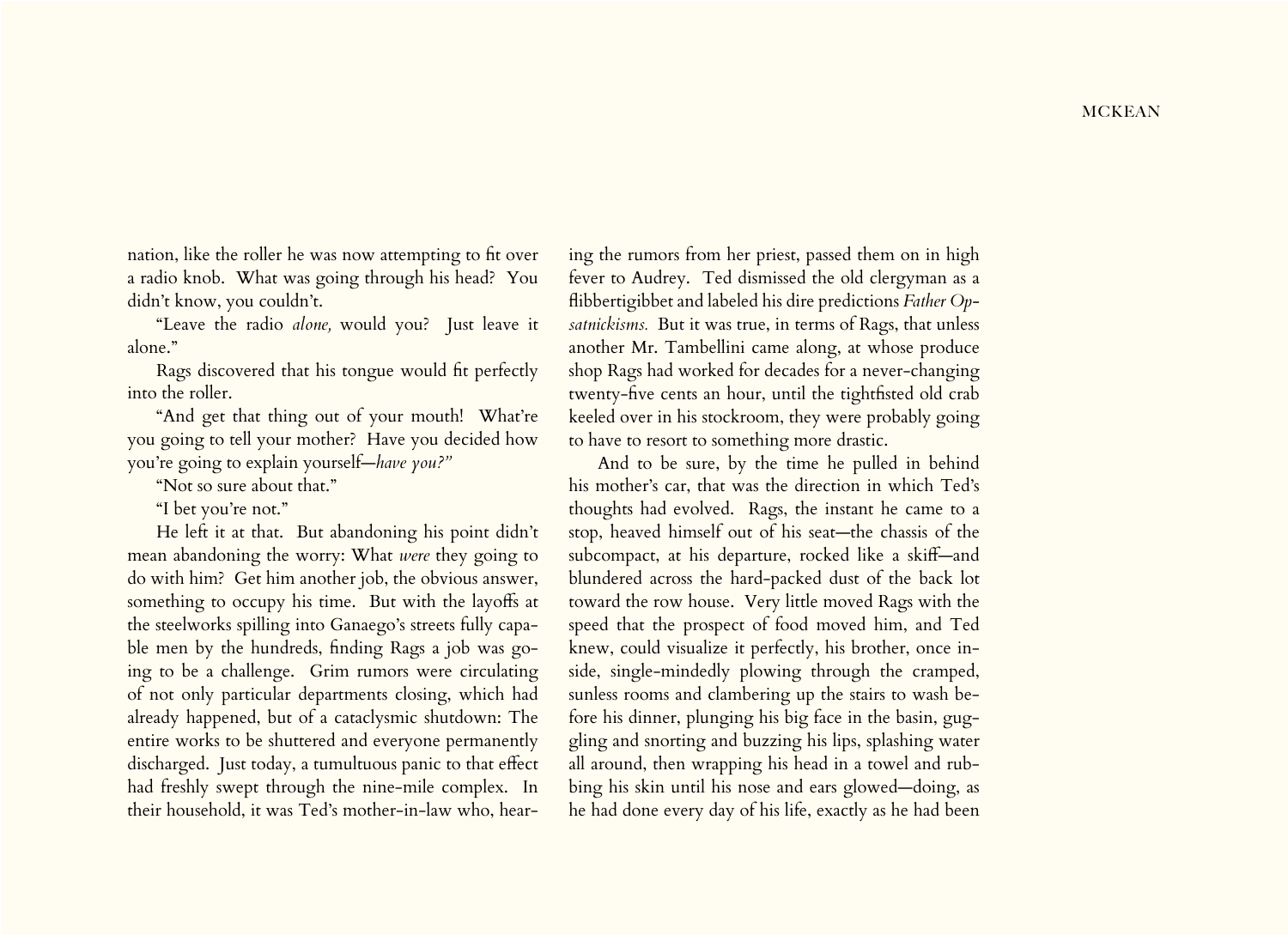told: What Rags knew, he knew completely.

*Should he go in?* It was past dinnertime. Audrey would fret. Going in would only make a long night longer. While he debated what to do—this was the second time Rags had been sent home by Mrs. Gibbs in disgrace—Ted noticed that the rear fender of his mother's ancient Fairlane had rusted through and on the bench the inner fender created a weed had taken root. It looked like an evergreen sapling. The car was an accident in the making. You could, before the tires responded, turn the steering wheel a full half-circle, this, while the worrisome smell of raw gas seeped back from the engine compartment and the water pump squealed shrilly enough to bring the neighbors from their beds—and now there were plants growing out of it. It was, in fact, the absurdity of the trembling green shoot reaching up through the fender that acted as a final straw—a final straw, *precisely*—persuading Ted Bachelor that it was time to put his foot down.

"You know," he said to his mother, stepping into the kitchen, "I think we should start looking into a longterm solution? He's headed for big trouble one of these days."

 Nettie lodged her cigarette in the cleft of an ashtray. "Teddy, you sound like Mrs. Gibbs."

"Ma, I don't—"

"You notice she never has anything good to say about her people? Something queer about that, don't you think? You ask me, that lady's in the wrong line of business."

For thirty years his mother had spent her days in a cubbyhole in the warren of cubbyholes Albert Keezer had jury-rigged in his basement to house his insurance business. Headset bridging her once chestnut—now frizzy gray—hair, dress yanked over her knees, feet propped on a Hires Root Beer crate, Nettie Bachelor functioned as receptionist, office manager, Bertie's personal gofer, and the single person more likely to remember the Keezers' anniversary than either Keezer or his wife. His mother, Ted long ago concluded, knew everybody in Ganaego and their business, and, paradoxically, knew nothing about herself, or Rags, or life. "Ma," he explained, "we're not talking about Mrs. Gibbs. Mrs. Gibbs provides a service. People who provide services have a right to set rules. We're talking about *Rags.* Rags is subject to violent mood swings."

"Fiddlesticks! Rags never hurt a flea in his life."

"Ma, we have a problem, we—"

"It's that McCarthy girl—she keeps bedeviling him. And don't call him a problem, Teddy, he's your *brother."*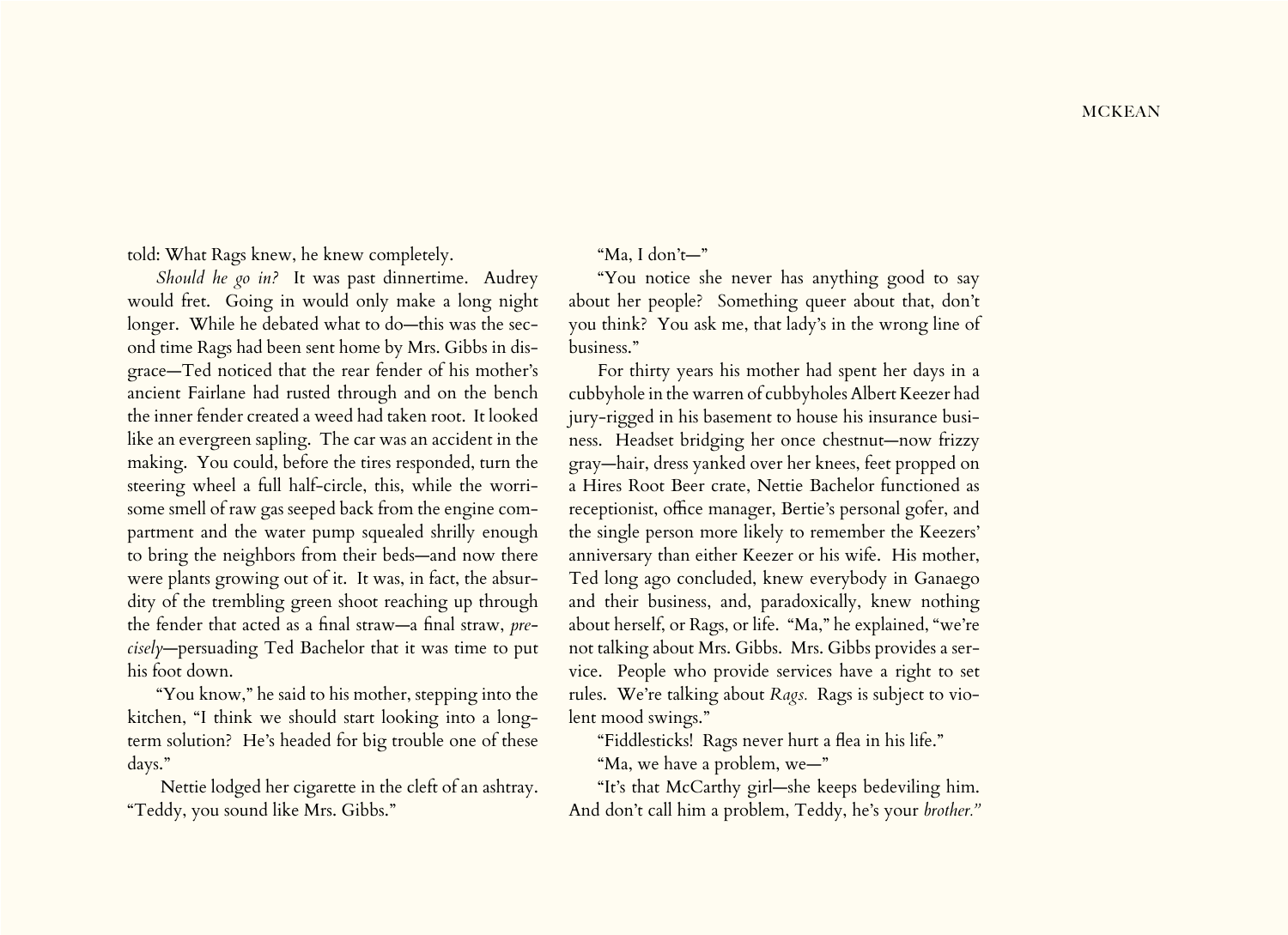Even though she had the steam heat turned up against the cool spring day, Nettie tugged her sweater about her shoulders. "As long as you're here, maybe you can get a screen in for me? They say it's going to warm up by the weekend."

Balked, Ted withdrew his argument—for the moment. He followed his mother upstairs and examined a screen in her bedroom. None of the wooden screens fit into their frames anymore. He needed a screwdriver to wedge the warped thing in, maybe a hammer. He tramped downstairs to the cellar and rooted among his father's pathetic collection of tools, not at all surprised when he failed to turn up either screwdriver or hammer. If Gunther *had* ever owned a decent tool, here is not where you would find it. Grimacing, Ted reached through a gauze of cobwebs and extracted from behind an upside down paint can a small crowbar and a pipe wrench with a gummy handle. That would do. In his hurry to escape the dankness, he climbed the stairs two steps at a time. In the kitchen, Rags sat hunched over his macaroni and cheese, a heap of stewed tomatoes he had meticulously dredged out on the side of the plate. He was transfixed by a wildlife program on the portable television: Rags adored animals.

"Looks like a safari," Ted said indulgently. Rags'

eyes, as Ted crossed behind, never wavered from the black and white screen. Upstairs, Ted found his mother standing on a chair hammering the screen with her shoe. "Mother!"

"This is how Gunther got it in," she defended herself. "Banged it with his heel."

"Which is how he did everything—beat on it until either it worked or it broke."

"Well, he might've been all thumbs"—Nettie stepped down and balanced on one foot to wiggle her loafer back on—"but all I know is, by golly, he got the blessed things in."

"And the sash of every screen in this house is broken—that's just my point."

"That's not true! Gunther took good care of things."

"Oh, is that what you call bashing in the TV?"

"He never meant to hurt it! And he didn't *bash* it in you're exaggerating! We all smacked it—the fool thing never worked right from the day Eddie Friedman fobbed it off on us." As though in the grip of a momentous idea, Nettie hugged her arms about herself. "Teddy, you have no *idea* how much you meant to your poppa."

And with this tired comment, Ted knew what was coming: how his father was so thrilled the night he graduated from high school, how Gunther bragged he was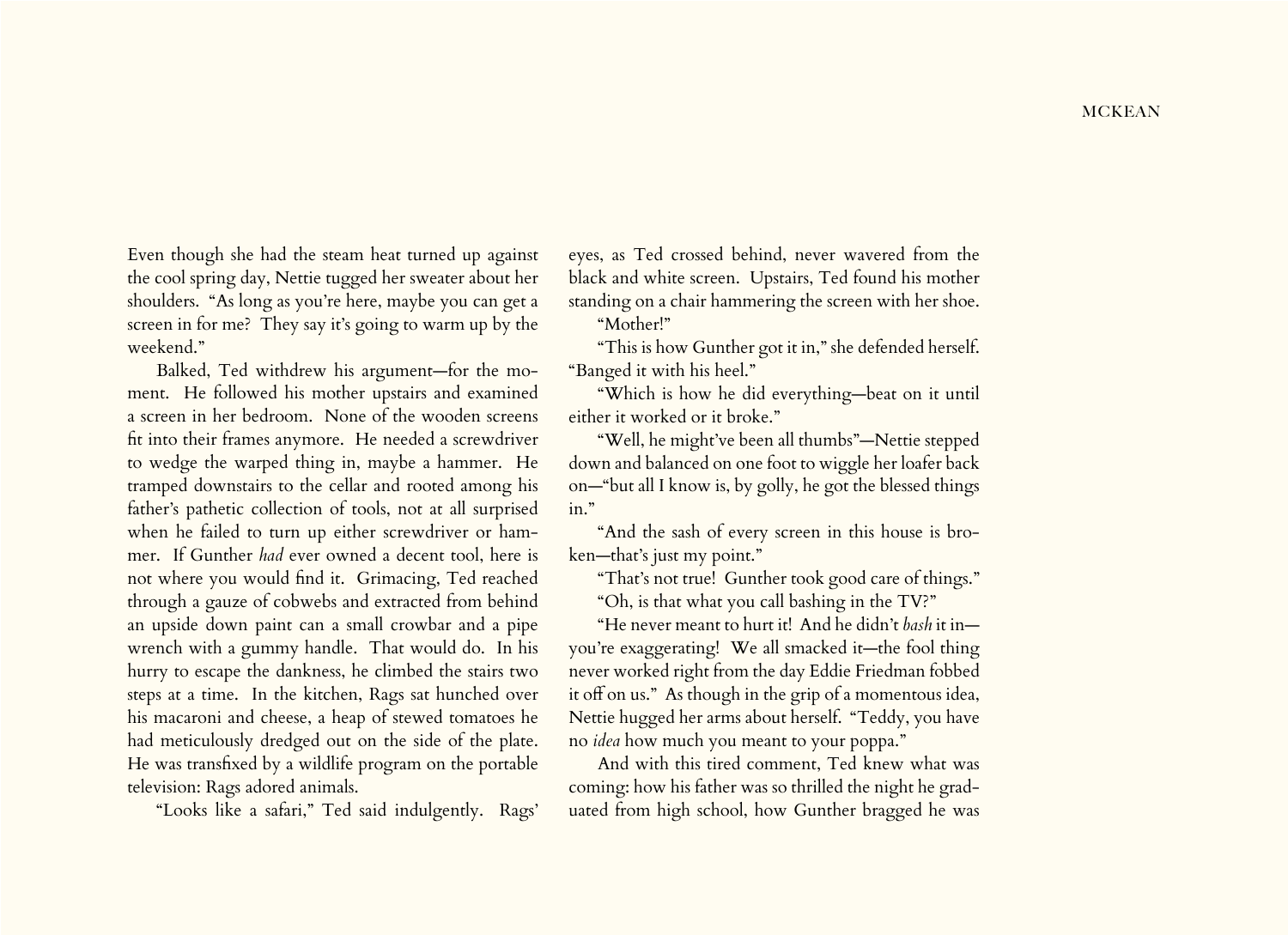destined to be the first one in the family to graduate from college. *He would've been so proud of you, honey!* That it had been only a two-year associate's program was a distinction that never slowed her down. "Maybe," he said, when she was done, "I just never liked the way he treated you."

"Gunther treated me like a queen!"

"Get off it, Ma—who's exaggerating now?"

His mother's lips whitened, compressed. She sat down on the bed, hurt. Ted silently swore at his clumsiness. His intention had been to come inside and reason with his mother. With Rags' second scuffle with the girl at the Living Center—and it was, no doubt, as much the girl's fault as Rags', although the circumstances hardly mattered—he had been presented with the perfect opportunity to approach the issue constructively. He laid his tools on the dresser and awkwardly brought his arm around her shoulder. "I'm sorry. I didn't mean it that way."

"Oh, pooh, lemmie alone." Nettie slipped out from under his arm and stood up. "Gunther had his faults—all right, so he did. But I'll tell you this, Teddy, that man was as loyal to his family as the day was long*.* He *loved* you boys!"

The row houses on Roosevelt—company-built like

the houses in the Plans, although not segregated like the Plans—had been sited near an underground spring. On clammy days the odor of mold, welling up from the dirt-floored cellars, traveled moistly and darkly through the rooms. Ted recognized that familiar malodor, and thought, *No!* This is not my fault!

"I'm sure he's found a peace at last," he said, reaching behind his mother for his tools.

Before he left, Ted made a special effort to talk with his brother. Rags had a peculiar fondness for postage stamps. Invariably, he pasted his stamps in his albums sideways or upside down, but it never took much cajolery before Rags would lift down his newest album from the shelf over his desk and show you his latest acquisitions. The albums were all the same. They were what the Polish guy who sold them called beginner's books, meaning they were bound, not loose leaf, with borders outlining where stamps were to be fastened. What Rags treasured were large, splashily colored stamps and British Commonwealth stamps featuring Queen Elizabeth. Somewhere, practically on every page, you could put your finger on a Queen Elizabeth.

Ted pointed at a garish South American stamp. "Brazil, you know where Brazil is?"

"You bet."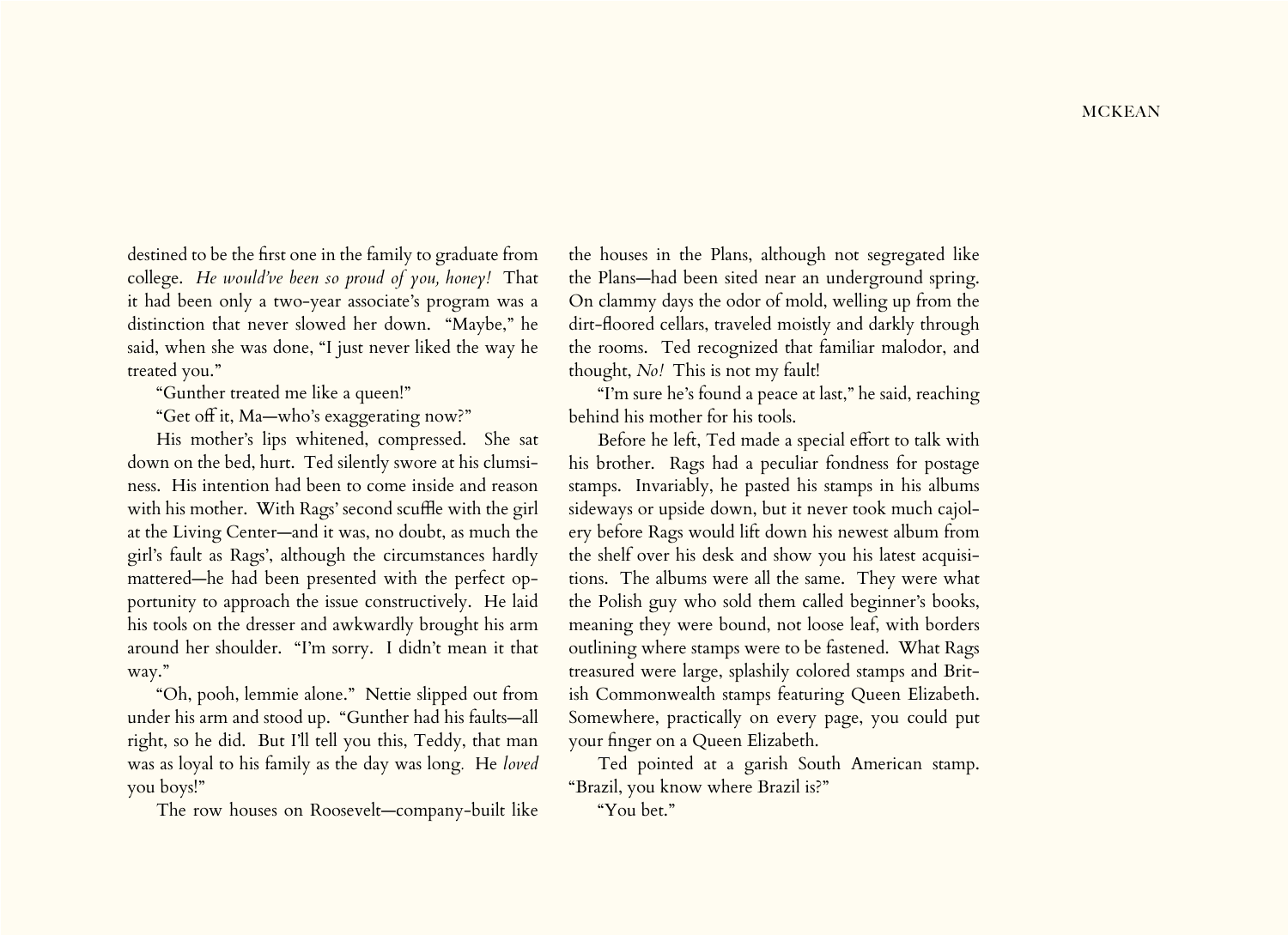"Where? Where's Brazil? On what continent, Rags?"

"Not so sure about that."

Rags didn't like to be tested. But it was important not to be always coddling him. A good portion of his brother's problem, if you asked him, was their mother's overprotection. "Yes, you do," he pressed. "What's this continent—the one we live on—called?"

Rags squinched up his mouth, thinking. "Roosevelt Avenue."

"That's the name of the street. Our continent is called North America."

"You bet."

"Listen." The back of Ted's neck warmed. He remembered the graphs Mr. Cabot wanted him to finish tonight, and here he was teaching geography. "Our country's called the United States of America"—sorry he'd used *America,* that was bound to confuse things—"United States. But we don't own all the land on the continent. Canada owns some too. You know Canada—you must have Canadian stamps? They'd have Queen Elizabeth on them, too, probably?"

Rags, beaming, pointed at a Queen Elizabeth. "Mommie stamp."

"Well, okay, sure. But below Central America, be-

low the Panama Canal, is a whole other continent. It's called *South* America because it's south of us, see?"

"You bet."

"Stop saying that! *Listen:* Brazil's a country there, in South America. It's a big country. Even bigger than ours." Rags shook his head in disbelief. "Yes, it is," Ted insisted. "I mean, I don't know—with Alaska and everything? Oh, it doesn't matter. What're you doing tomorrow at the Center?" Rags gaped at him. "What are you going to be doing at the Living Center? Doesn't Mrs. Gibbs have you work on special projects every day?"

Rags, still confused, shook his big head. "Not so sure about that."

On the verge of scolding him, Ted hesitated, unsettled by something about his brother's bedroom—just what, he couldn't say. There was nothing different about it. There never was. An advertisement from a magazine that Rags had taped to the wallpaper four decades ago still hung there, a picture almost entirely drained of color of a blond-haired boy eating his cereal. Beside it was another ad, this one almost as old, of Kukla and Ollie—whom Rags had loved with all his heart—singing about ice cream. Odd things, an ashtray in the shape of a tire, the triangular rubber plexor mallet Dr. Schmutzler had once used to knock on Rags' knees and then awarded him like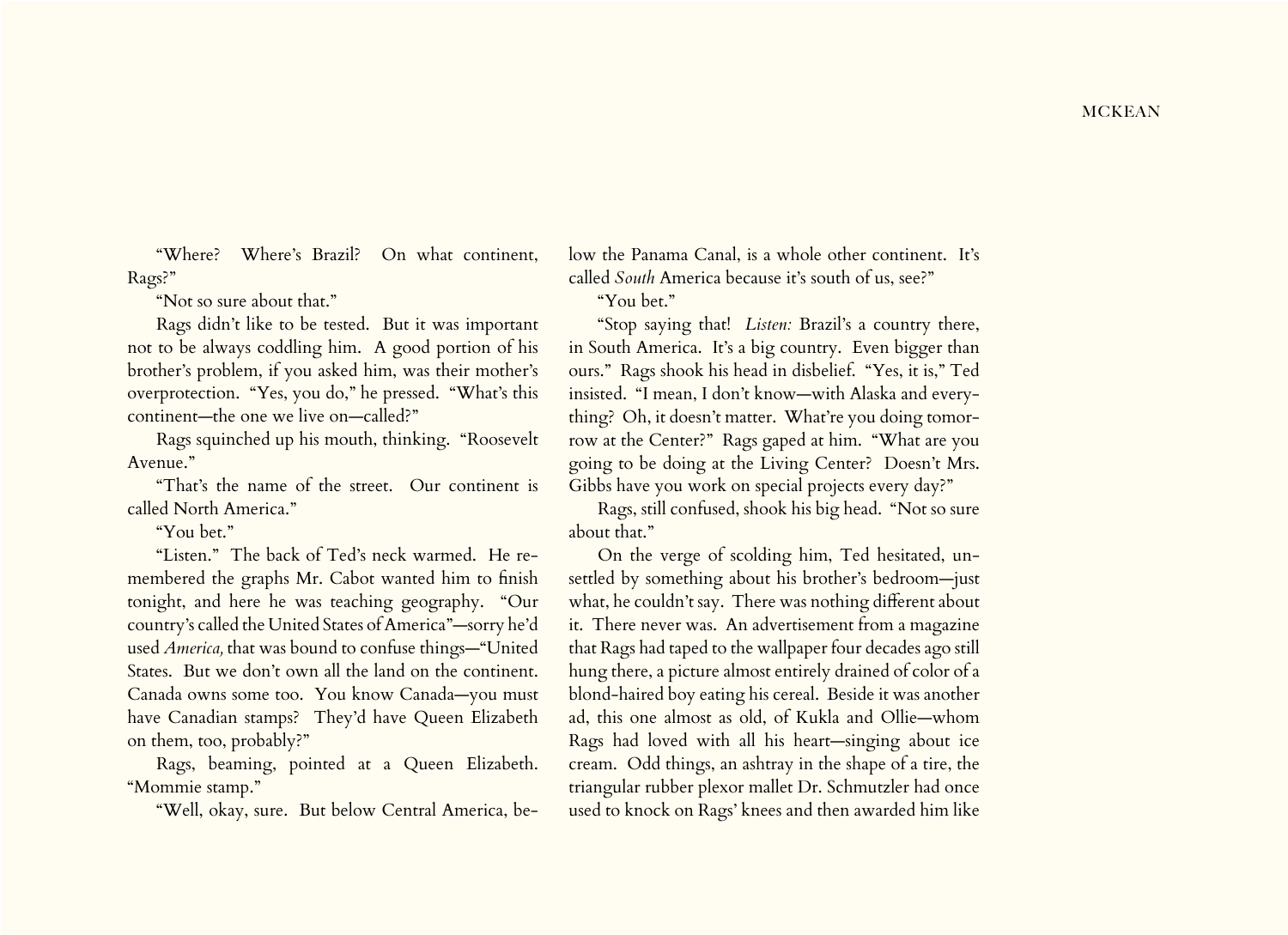a prize, the roller he'd carried home tonight, a small rubber gorilla missing an arm—everything lay where Rags last put it down, whether that was ten minutes or thirty years ago. Both he and Rags had their mother's features, her Gallic face, long beaked nose, brunette hair, widow's peak, not their father's cherubic German face. But Rags' bristly hair by now had become heavily silvered, his arms and shoulders meatier, and the creases in his forehead and jowls, as his face broadened and flattened, grown deeper and blacker. His jabbering—what Mrs. Gibbs called perseverating and strictly forbade—had gotten worse. What *were* they going to do with him? You never thought of Rags getting old. Seemed incomprehensible. In the hall the steam pipes clicked like castanets and sent up a loud, lingering *whoosh!*—and in that moment Ted identified what it was that was bothering him: Rags' room was a child's bedroom frozen in time, like his own room must have looked thirty-five years ago, and with the shame that that identification brought him, his anger, like an old friend, warmed his blood. Ted scowled at his brother, who was trying to squeeze an acorn cap on his maimed gorilla's head: Why was he wasting his time here?

"Well, don't be quarreling," he said sharply. "Just steer clear of that girl, hear?"

•

By the time he got home Audrey and the boys had already eaten and embarked on their evening. Ted, Jr., 16, and Ralphie, 7, were absorbed in the television while Audrey worked at the kitchen table on her Sunday school lesson plans. This was Audrey's first year teaching—Ted had taught Sunday school for four years—her first real challenge since the birth of the children, and she struggled to compose thoughtful, entertaining lessons. Ted helped himself to the pot of spaghetti on the stove.

"You should heat it up, honey," Audrey suggested. "It'd be better?"

Ted continued to heap spaghetti on his plate, then carried it, along with the bread, over to the table. In the refrigerator he found a pitcher of what looked like Hawaiian Punch.

"Is Rags all right?"

He waved her off her question with his dripping bread. "How's that coming?"

"Not so good." Audrey, a pretty if plain woman, had so long described herself just as Ted's wife and her two boys' mother that most people, when they thought of her, thought of her, as well, as a kind of secondary person. But she clearly had something on her mind tonight. "What would you say if I quit? I don't think I'm cut out to be a teacher?"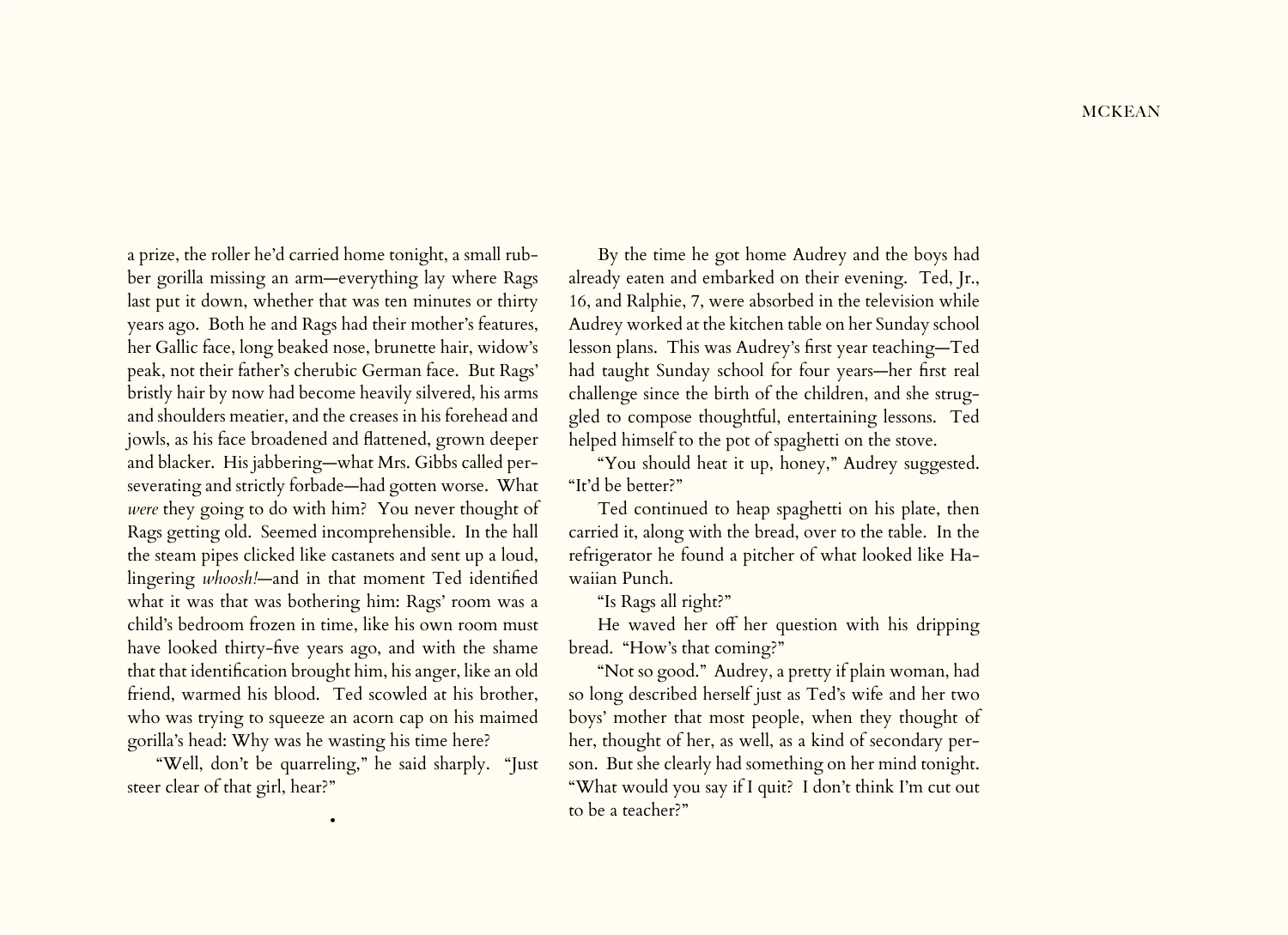"You're just nervous. I got nervous my first year, too."

"Maybe there's another way I can help out in the church?"

"Audrey, if you give into this fear now, you'll give in the next time, the next time, and the time after that. Just keep plugging away at it, you'll get it."

"Maybe I don't want to keep *plugging away* at it." Audrey, vexed, straightened her papers and aligned her pencil just so. "Did you call the number I gave you?"

All marriages, even good marriages, harbor petty annoyances. And this, on his side, was one of his: Ted hated the way his wife would leap from subject to subject with the assumption he would know exactly what she was talking about. Often, frankly, he didn't know, but in this case he did, which made it all the worse. The community college had announced a job-retraining program. Audrey had excitedly shown him a photograph in the *Citizen Chronicle* of someone in a baleful black hood bent over the bumper of a car. Sparks radiated from his gloves like shooting stars. "I'll get to it," he said. "Don't worry."

"They'll fill up—they only have so many slots?"

"I'll get to it. Just do what they tell you to do in the teacher's guide."

"I've *read* the teacher's guide, I know what it says. I just don't want to do this, Ted."

"For Christ's sake, just do what they tell you in the manual!"

Audrey, stung, jammed her papers in her book and came to her feet. "Don't talk to me like that! I'm not one of your kids!"

She stalked out of the kitchen.

Later, after he had finished the work he had brought home and come upstairs to bed, Audrey rolled toward him. She brought her arms up. "I'm sorry," she whispered. "I won't quit."

With so much on his mind, he was happy enough not to quarrel about something as insignificant as Sunday school. But her yielding so easily fueled, on his part, a certain suspicion. "The guides are very specific," he said warily. "If you want, I'll help you?"

"I can do it." Audrey swelled with a little pride. "I'll be fine. Would you like *me* to call the Community College?"

Now he understood why she was being so placating. "Audrey, I don't want to spend my life welding rusty bumpers."

"I know you—"

"Those are trades"—he rolled over, his back to her—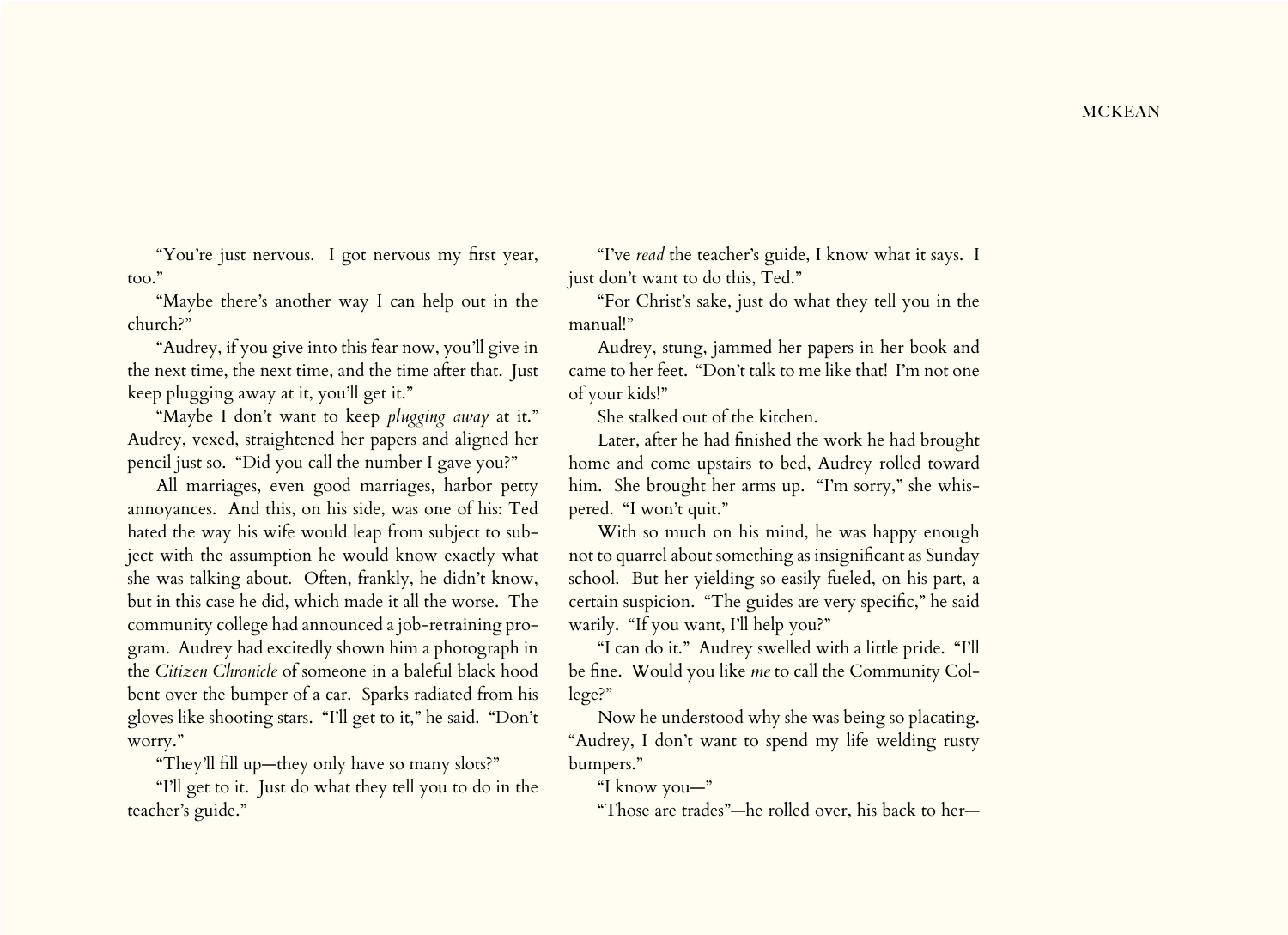"I'm not a tradesman."

"They're not *all* trades! You big silly—you didn't even read it. They're also teaching computers and accounting and surveying and things like that. Computers—you'd be *terrific* at computers! The mill is *dying,*  Ted—you have to do something! The government's not going to come in and buy up Ganaego. You can't wait until the mill closes."

He knew what she was referring to, the Missouri town the government had declared an environmental disaster. She was trying to make all this sound lighthearted and positive, but he heard in his wife's voice the hysteria you could hear in everybody's voice. *The worry grid,* he called it, and he recalled the rumor that had careened through the works today. *Chicken Little*s, he thought. He reached back, found his wife's hand, squeezed it. "Tomorrow," he said, already falling toward sleep, "I'll read it tomorrow . . ."

As much as Ted labored to keep himself distanced from the worry grid, there were times, especially at night, when he could not. All his life he had had a secret and shameful fear of the dark. And when toward morning, wrenched from sleep by a nightmare, he woke

•

with the acute need to urinate, he could not summon the courage to get up. He lay rigid and uncomfortable, on his side away from Audrey. He was a technician in the North Works Metallurgical Lab. It was a responsible job, a salaried position. He ran regular tours through the Blast Furnace Department, collected samples, met with foremen. At his bench, he conducted tests and filled in countless forms.

But it could be swept away in a minute. The shutdown rumors had been surfacing with an increasing frequency. Today's, possessed of an unusual ferocity, bowled through department after department, upending everyone in its path. And for sure, significant portions of the huge plant had fallen silent. Long closed were the Rod, Wire, and Nail Mills. More recently, several midsized departments, like the Hot-Strip Mill, had been idled, the machines mothballed. When whole departments were shuttered, the *Citizen Chronicle* headlined it. Such things distressed Audrey. She would talk about the closures as if she somehow personally knew the discharged men and their families. But what Audrey did not know was that the closure of small shops seldom made the news, and there were far more of them.

Last week, as Ted had passed down a corridor, he noticed on the door of a machine shop a padlock. He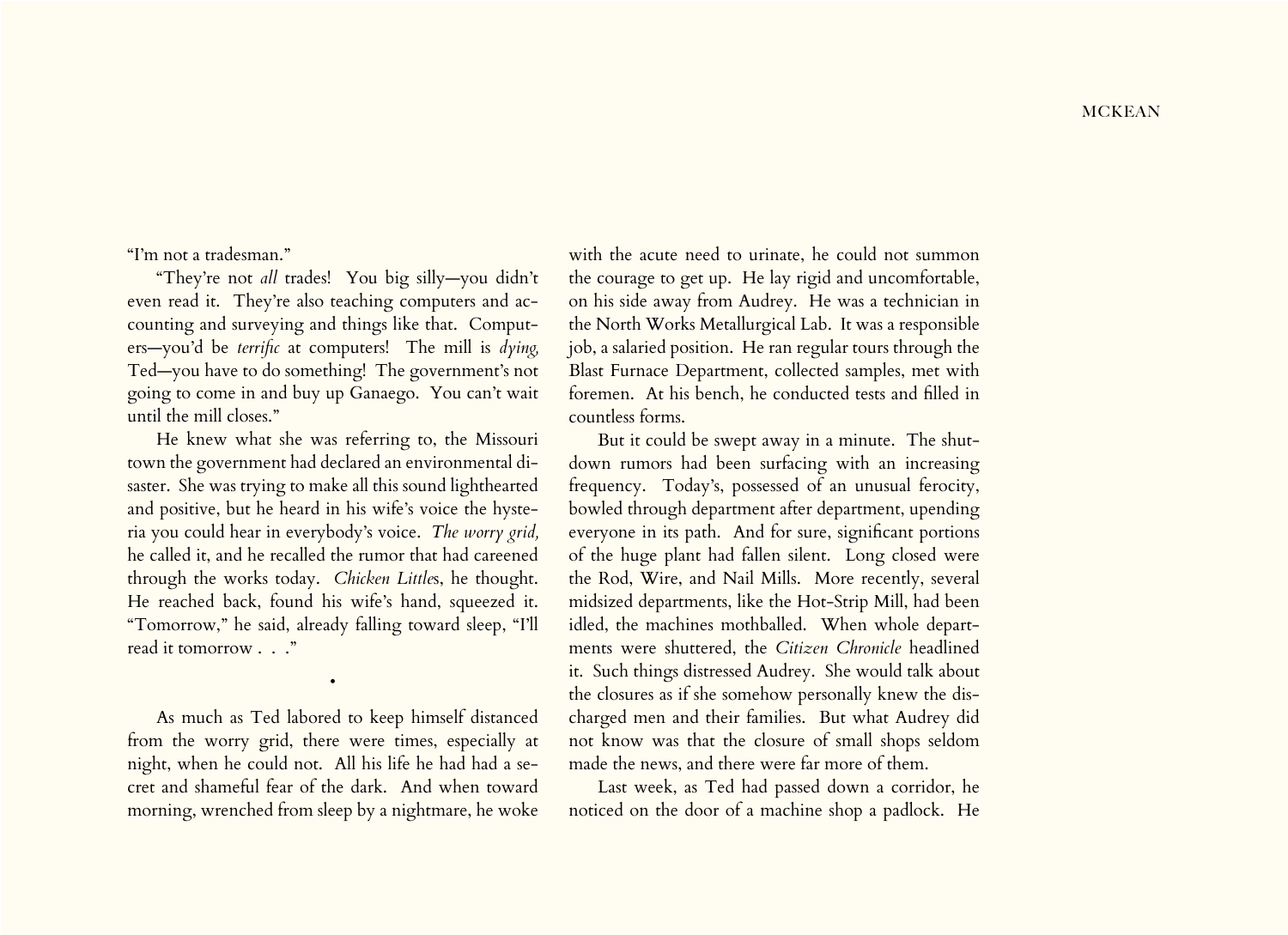wiped the dust from a window and peered in. The room—usually bustling with burly machinists in overalls tending enormous lathes and milling machines, their bare shoulders and arms slathered with grease—was unnaturally still. The wooden shelves, eternally bowed with gleaming copper armatures, were stripped bare, and across the expanse of the oil-stained floor lay scattered boxes and stray debris, isolated in the slanting sun. Needing tonight to pee but too frightened to leave the bed, Ted Bachelor brought his knees up, slipped his hand into his pajamas, and cradled in his palm his penis and scrotum.

That morning, seized with a compulsion to push this thing with his brother forward, Ted lingered at his bench, making call after call. He began with the municipality, was referred to the hospital, was referred to a county agency, was referred to a state agency. After speaking to two more people, he obtained the number of a private institution, the Frederick M. Gilvan School for the Mentally Retarded in South Kensington, thirty miles northwest of Ganaego. With a feeling of relief then, after a pleasant, businesslike conversation, he accepted the director's invitation to visit Saturday. If things went well,

•

the director assured him, his brother could be admitted on an emergency basis as early as Monday or Tuesday.

Ted, a little unnerved, asked, "You can do something that fast?"

"Piece of cake," the director said. "Do it all the time."

"Sometimes it's better not to think about these things too much anyway?"

"That's the ticket," the director agreed. "You understand, this wouldn't be a permanent admittance? Loads of paperwork to take care of there, mind you. But we can help you out on that score too, no big deal. But first thing, we need to get you up here for a little look-see."

"I should bring my brother, as well, right?"

The director coughed. "Well, not all folks feel a need to do that? But that's entirely up to you. On that issue I'm agnostic. When can we expect you?"

*What took us so long to do this?* Ted wondered, as he tossed his clipboard into the wicker basket of the old tricycle wagon they used to pedal to the far reaches of their tours. Of course, the tough job lay in persuading his mother to agree to, first, the visit, and then the admittance. But his luck took a fortuitous turn here, too, when that afternoon Nettie called and asked whether he'd mind picking up Rags again.

"That girl, he's gotten mixed up with her again." His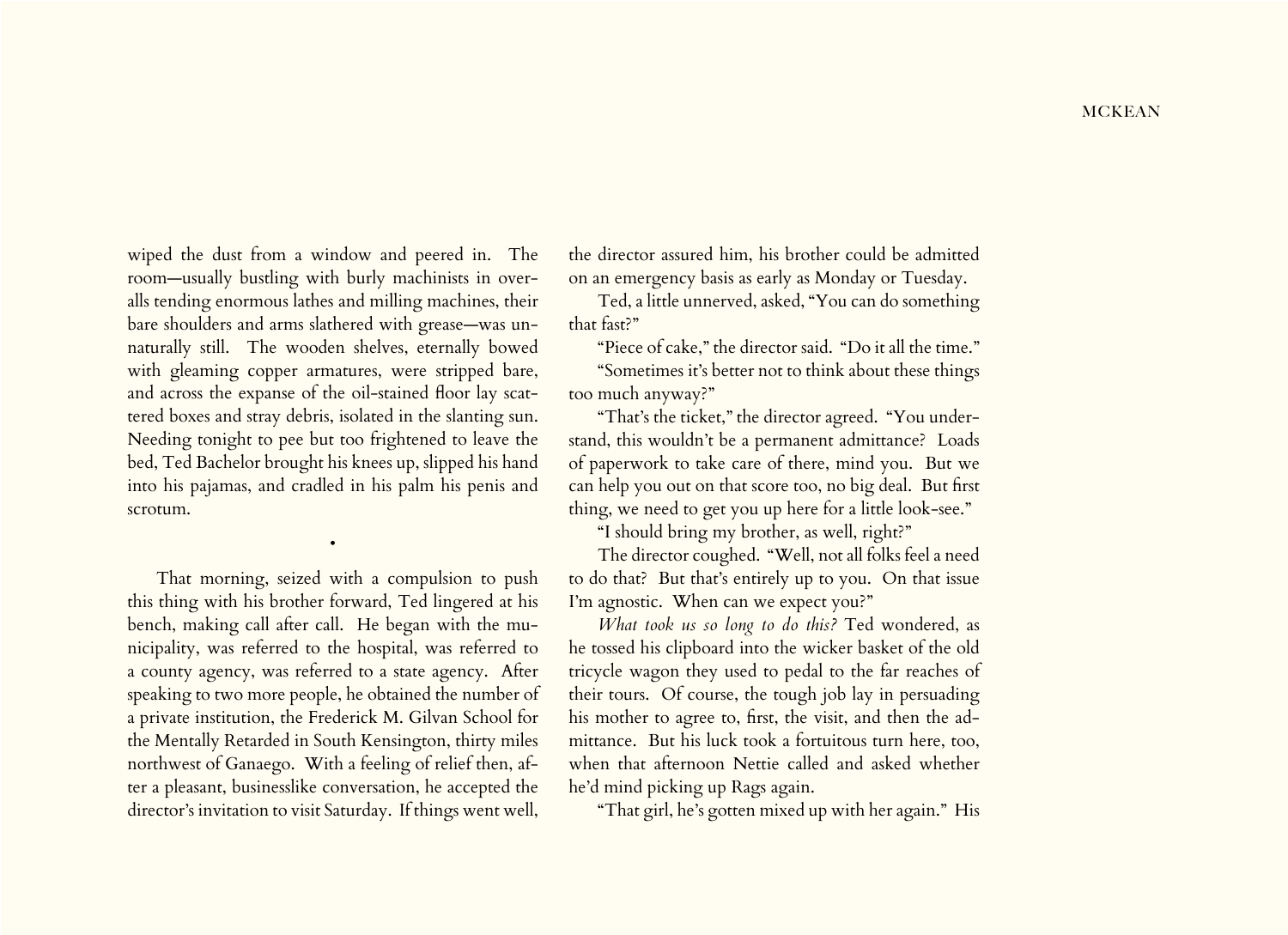mother's voice held a note of resignation. "See what you can do to soothe Mrs. Gibbs' feathers. Ask her about her petunias. She cares more about plants than she does about people."

This time even Rags realized he was in serious trouble. He was waiting outside on the front steps of the former Odd Fellows' lodge, anxiously scanning the road both ways. When Ted drove up, he climbed in heavily, eyes downcast, breathing hard. Ted offered him no comfort. He pulled into the gravel lot beside the old clapboard building and ordered his brother to wait while he went inside. In Mrs. Gibbs, he knew he had an ally.

"Frankly, I'm pessimistic, Mr. Bachelor. We're having a real problem with Rags."

Coming through the building, he had walked somewhat uncomfortably—past Mrs. Gibbs' so-called students. Walleyed, ill-proportioned, incongruously dressed in stripes and plaids, hair frequently all awry, the Living Center people tended to form garrulous cliques. Rags, never much of a joiner, spent his days, as far as Ted could determine, in what once would have been the Odd Fellows' band room watching the half-dozen Sesame Street tapes Mrs. Gibbs played and replayed. "We're concerned, too," he said. "We're worried we might have to start looking for something more permanent, not just

a day program?"

"You'll want to find a place with a good atmosphere." Mrs. Gibbs prided herself on her green thumb. As they talked, she worked over an ailing philodendron, industriously plucking away withered leaves. "A boy like Rags needs friends."

On the drive back, Ted went out of his way to cruise through Fifth Hill. Acting on an impulse, he stopped at Isaly's, where he bought Rags an ice-cream cone. Isaly's slender, tapering cones, long famous in Western Pennsylvania, had always been one of his brother's most cherished treats. When they walked into the house, Nettie, in some bewilderment, gazed at the remnants of Rags' cone before chasing him upstairs to wash, then looked at Ted.

"He seemed a little depressed," Ted shrugged, "so I bought him a treat."

"What did Mrs. Gibbs say? You patched things up, didn't you?"

"She said Rags wasn't welcome at the Center anymore."

Nettie sat down rather suddenly. "She didn't have to be *mean* about it."

"I don't remember how she phrased it," Ted backpedaled. "The thing is she said it."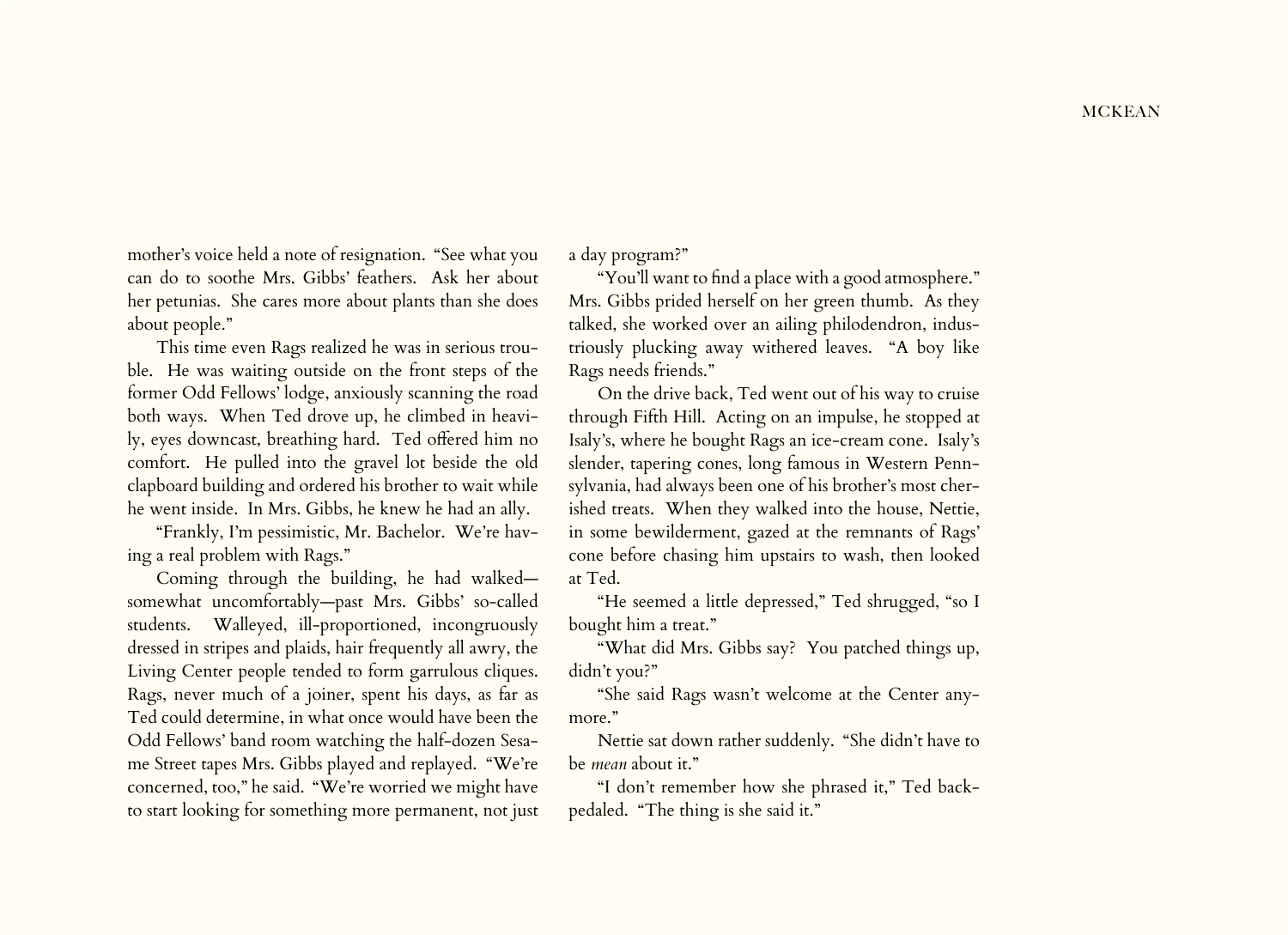"I sure as heck hope she threw the McCarthy tart out on her caboose, too?"

"Ma, it was Rags' fault—two days in a row now. It wasn't the girl's fault."

"How do you know that? Were you there?"

He tried to reposition the argument. "He's not happy at the Center anyway, so what's the difference?" It would have been perfect had his mother answered with something like, *What're we going to do now, Teddy?* But she didn't, and he was forced to wade in. "I made some calls today." Nettie looked at him dubiously. "I found a place in South Kensington. It's called the Frederick M. Gilvan School, and it sounds great. They've got an acre of ground, athletic facilities, crafts rooms, you name it. They even show movies on the weekend."

"So what?" Nettie withdrew her hanky from inside her sleeve to cover her mouth to cough. "I don't care if they show movies every single night of the week."

"I've made arrangements to take Rags up Sat—"

"*No!* I told—"

"Ma? Just listen to me! Saturday, for a *visit*. We'll look around, get a feel for it. If he doesn't like it, then we'll drop it. But you can't lock him up in his bedroom all his life? And you can't let him wander around town either. Rags needs supervision."

"Then I'll quit and stay home."

His mother's threat to retire always plunged Ted into a moment of uncertainty. But rather than resist it and he didn't resist it, who, for crying out loud, was still working at seventy?—he adopted a different tack. "Even if you do, that's not going to solve the basic problem. What Rags needs most are *friends.* That's why we sent him to the Living Center in the first place, isn't it?" The friends argument proved unassailable. "Look, all we're going to do is poke around? Just a little look-see. Trust me, when and if the time comes, Ma, it'll be his decision."

On the way home, as his car geared down on Sutton Post Road to pull the long grade to Anderson Township, Ted passed the roller rink and recalled two things almost simultaneously. He remembered the nightmare that had wrenched him from sleep last night and he remembered the Saturday his father volunteered to chaperon the German Boys' Club annual skating outing. It was no surprise that he would recall the skating outing. He was not capable of passing the Quonset-shaped building abandoned now, windows blind with weatherbeaten plywood—without thinking of the afternoon that Gunther, three sheets to the wind, strapped a pair of skates on Rags, another on his big leather shoes, requested a Strauss waltz from the smirking organist, and proceeded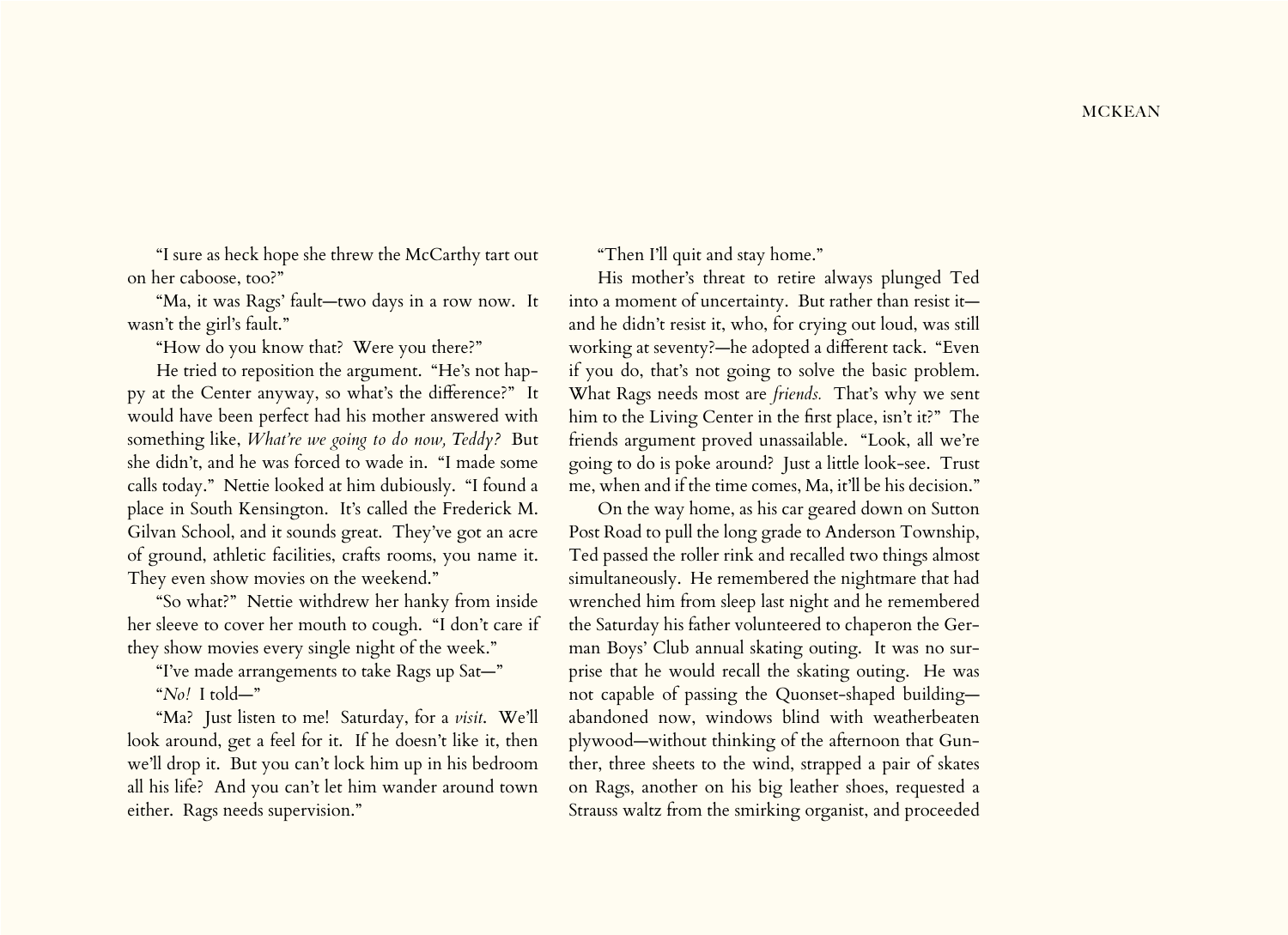to make a spectacle, a total ass, of himself. But what was unusual was the blend of that memory with last night's dream. In the dream his father lay in his coffin but was not dead. Gunther looked as he had in life, fat rubbery lips, bulbous nose plump as a Bosc pear, a self-satisfied, stupidly belligerent expression on his face, like he'd just stolen a sausage and eaten it. Everyone thought he was dead, but Ted knew there had taken place a ghastly mistake. He raced to the front of the funeral parlor, knocking aside the chairs in their neat rows, grabbed his father and pulled on him. Reluctantly, the body folded forward, and the sightless eyes, as blackened as rotted plums, rolled open. From the lolling mouth emanated a terrible stench. Behind his back, Ted heard people whispering. Was his father not alive? *Was* he dead? Panicking, he shook his father, then shook him harder and harder until the violence of the emotion cracked open his sleep. Tonight, the image of Gunther's swollen face shimmering grotesquely in the pale light behind his eyes, Ted swore into the darkness of his car, "This time we're really going to bury you, Daddy."

Before leaving his mother's, he had established that he would pick Rags up on Saturday at ten-thirty. Nettie,

•

keeping her end of the bargain, had turned Rags out of bed early and fixed him his cereal. While Ted waited downstairs, he heard his mother squawking about the underpants Rags had selected, ordering him to take them off this minute and put on a pair without holes. It was always with annoyance that Ted thought of his brother being fussed over this way, how his mother bent her whole life around Rags. It rankled him, and he stewed at the foot of the stairs impatiently.

Nettie walked with them out to the car. "When do you expect to be home?"

"Figure an hour drive," Ted calculated, "an hour visit, if that, lunch, hour back—what's that? Two, two-thirty? I have no idea what traffic'll be like." Nettie looked despondent. "Ma, it's just *South Kensington*. It's not that far away."

"It is if it's your baby. I talked to him, so he kind of understands why he's going."

"I asked you not to do that."

"Well, I did, tough beans." Nettie stepped up to Rags' window and motioned for him to roll it down. She kissed him on the forehead. "Ear check!" she chirped, and Rags good-naturedly swiveled his head back and forth so she could peer in his hairy ears for soap.

During the early portion of the drive, Ted attempted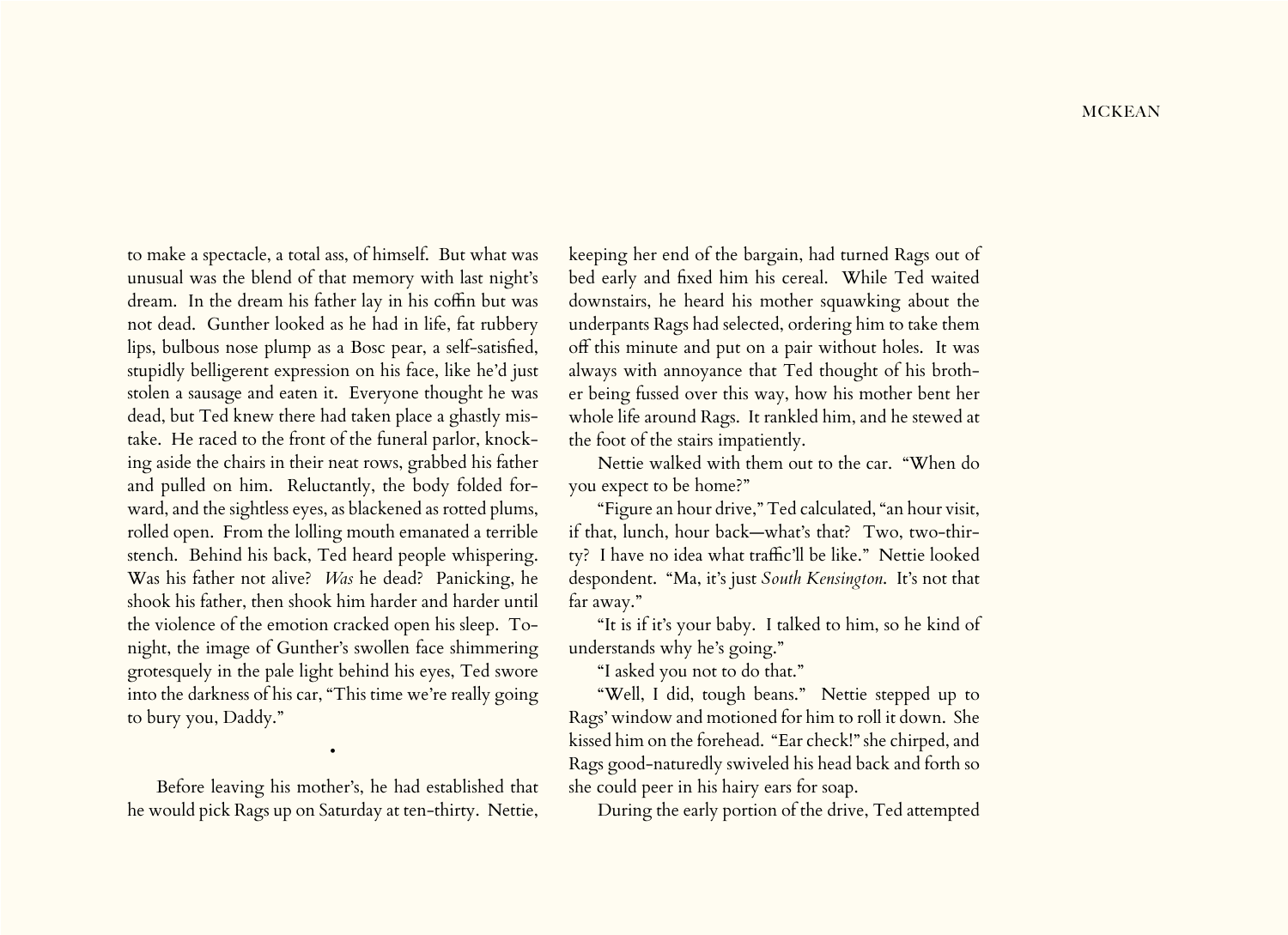to involve his brother in conversation, but maintaining a conversation with Rags was never straightforward. Inevitably, before long, they fell into their separate worlds. While Rags played with a ballpoint pen he had discovered, clicking it madly until he was scolded, Ted concentrated on his driving. The state route was two-lane, and, as would happen, they occasionally found themselves trapped behind trucks, forcing Ted to brood edgily until he had opportunity to pass. When he swung into the opposing lane and stomped on the gas, Rags, no matter how distracted he appeared, would snap out of his trance, grab the dash and cling to it for dear life. Which only further aggravated Ted. But he was determined to make of the day a success. Spotting a gift shop, he bought Rags a bottle of chocolate pop and bag of caramels. At the counter he spied a packet of commemorative stamps those he snatched up, too.

The instant he spotted the school he had qualms. Granted, the director never really said the Gilvan School was nestled in a park; nonetheless, that was what Ted had assumed—and it was clearly erroneous. The sprawling old building, bricks soot-dimmed to charcoal, was hedged in by ramshackle factories and disorderly houses, the kind of neighborhood where people jacked up their automobiles in their front yards and removed the wheels.

Behind the school, the municipal water tower, an enormous sphere resting on stilts, loomed over everything, its plump circumference decorated with a hodgepodge of multi-colored graffiti. *This,* Ted thought gloomily, parking beside an urn that held a shrub as brown as a cinnamon stick, is not going to play well at home.

The director didn't work Saturdays, but assured Ted he would arrange with a subordinate, a Mr. Corwin, to give them a tour. And, to be sure, once inside, out of sight of the tumbledown surroundings and safe under Mr. Corwin's companionable wing, Ted began to relax. Mr. Corwin, a stubby fireplug of a man—the fellow's hands were amazingly broad, his knuckles were the diameter of walnuts—offered Rags a Tootsie Roll and slid into a felicitous portrayal of life in the institution. Rags, chewing his Tootsie Roll, made a ludicrous effort to scrutinize the things Mr. Corwin pointed out—the crafts room with its pots of paints, the thirty-seven-inch RCA television, the idle ping-pong table—vigorously nodding every time Mr. Corwin nodded. It wasn't long before Ted shook off whatever doubts he'd had. The school seemed capably administered and would serve their purpose. It wasn't a school, of course, but that he knew going in, and the residents appeared relatively well cared for. True, they seemed lethargic, aimless and depressed,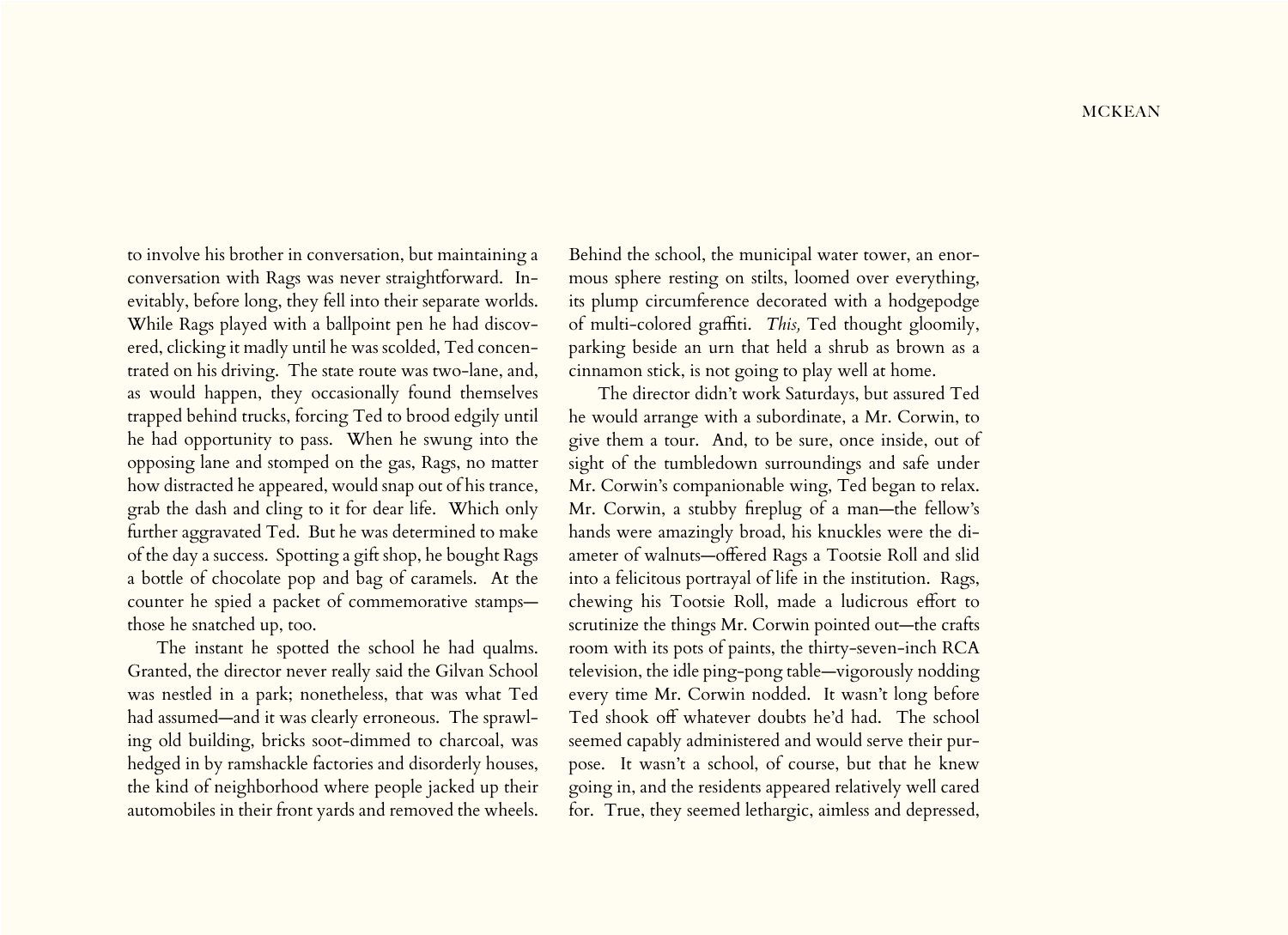but could you claim the people in Mrs. Gibbs' program looked much different? Ted waited until a propitious time near the end of their tour, when Rags had begun to flag, to pose a question he was sure would result in a positive answer.

"Matthew here"—he'd insisted on using his brother's given name—"is an amateur *philatelist*." He pronounced the term distinctly, in case Mr. Corwin was unfamiliar with it, studiously avoiding Rags who in a million years wouldn't know it. When Mr. Corwin didn't respond, he pressed on. "Stamp collector—I assume you have a stamp club?"

Mr. Corwin looked at him oddly. "Not bound to be a big hobby around here, you know? But if Matthew has some stamps, he's certainly encouraged to bring them."

"Perhaps he could start a club?"

"No law against that." Mr. Corwin checked his watch. "That's about it for the tour. Do you have any questions, Matthew?" Rags was staring dismally through the bars of a window. "Any questions, Matthew?"

"Rags," Ted snapped, "Mr. Corwin is talking to you!" He appealed to Mr. Corwin. "He has this silly nickname—his father gave it to him years ago."

"What is it? Do you say *Rags?*"

"We prefer Matthew," Ted said. "Don't we, Mat-

thew?"

Rags looked at him blankly.

"Well, then," Mr. Corwin recovered. "Do *you* have any questions, Mr. Bachelor?"

Neither Rags nor Ted felt the need to ask any questions. Mr. Corwin consulted his wrist watch again. "Interested in a bite to eat? Good to sample the food, I always say?"

Ted had a premonition he should quit while he was ahead. But the moment was lost in indecision, and he and Rags straggled behind Mr. Corwin down a long corridor. During their visit, he had been aware of the various levels of retardation that surrounded them, individuals who appeared sentient and unremarkable, others just within self-possession. Somewhere, he knew, existed a secure ward for seriously disturbed patients. The director had mentioned that. Since there was no reason for them to see that ward, however, Mr. Corwin had wisely omitted it, and Ted had long forgotten about it. But here suddenly, as they rounded a bend, stood a skeletally thin man in boxer shorts and undershirt, barefoot, hair sticking out, enthusiastically masturbating a thick, blood-red erection poking through his shorts. The fellow, mouth agape and tongue swinging freely, eyes luminous as streetlamps, smiled at them beatifically.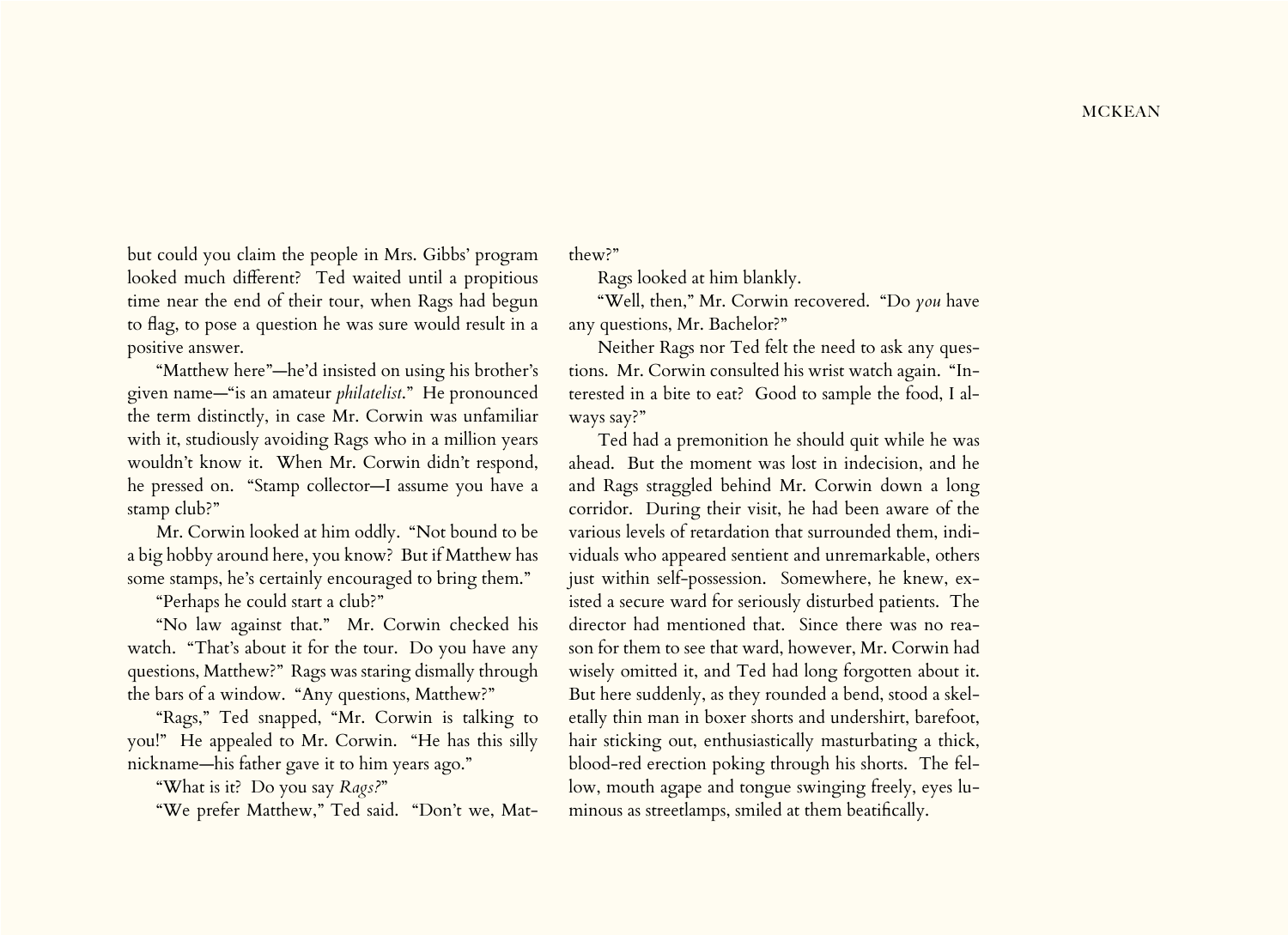Mr. Corwin swore. "Goddamn it!"

Crossing behind the man, he yanked him backwards against himself. The violence of Mr. Corwin's response took Ted by surprise. Squeezing the fellow's arms in what was unmistakably a powerful grasp, he pulled the resident, who was taller, wholly off his feet, then, carrying through with his motion, spun the bewildered man around, jaws snapping down on his wagging tongue, and, like a nightclub bouncer, shoved and half-carried him forward. Beneath them, the resident's spindly legs splayed out to either side. Ted looked at Rags: His brother stood spellbound, his own mouth agape, staring at the entangled figures disappearing up the hall.

Lunch was no better. All along, it had been Ted's intention after their visit to stop at a fast-food outlet and feed his brother all the hamburgers he could eat. Although in the cafeteria there could not have been forty people, the hall was bedlam, everyone shrieking at once. Both Ted and Rags felt walled out and isolated. When Mr. Corwin launched into an analysis of the Pirates' pitching staff, checking in to make sure Ted agreed, Ted hardly responded. By now, Mr. Corwin's reassuring patter had begun to come across as a veneer of condescension that included him, and Rags, sallow, food leaking from the corners of his mouth, no longer heard a word.

As Mr. Corwin saw them to the door, he said, "I hope we'll be seeing you again soon, Matthew." When Rags, gazing off, ignored him, Mr. Corwin held out his enormous hand to Ted. "And I hope," he added cheerfully, "that mill of yours doesn't go belly-up like a dead goldfish."

The reference, so far out of context, caught Ted offguard. "It's fine," he struggled to say. "Where'd you hear that? We're doing great."

"My brother works in the continuous castor." Mr. Corwin smiled. "Not what he says."

"Well, he's wrong!"

"Oh, he's pretty tight with the Superintendent." Mr. Corwin held up two massive fingers squeezed together. "He says they're hacking it apart and selling it off piece by piece. But I'm sure you know better."

•

All his life Ted Bachelor's undoing had been his temper: the way it would seethe invisibly inside him, then suddenly flash out. And right now, as he negotiated South Kensington traffic, Ted Bachelor was furious—furious at the Gilvan school, furious at Rags, but, most of all, furious at himself for letting things get away from him. The tour had kicked off so promisingly with Mr.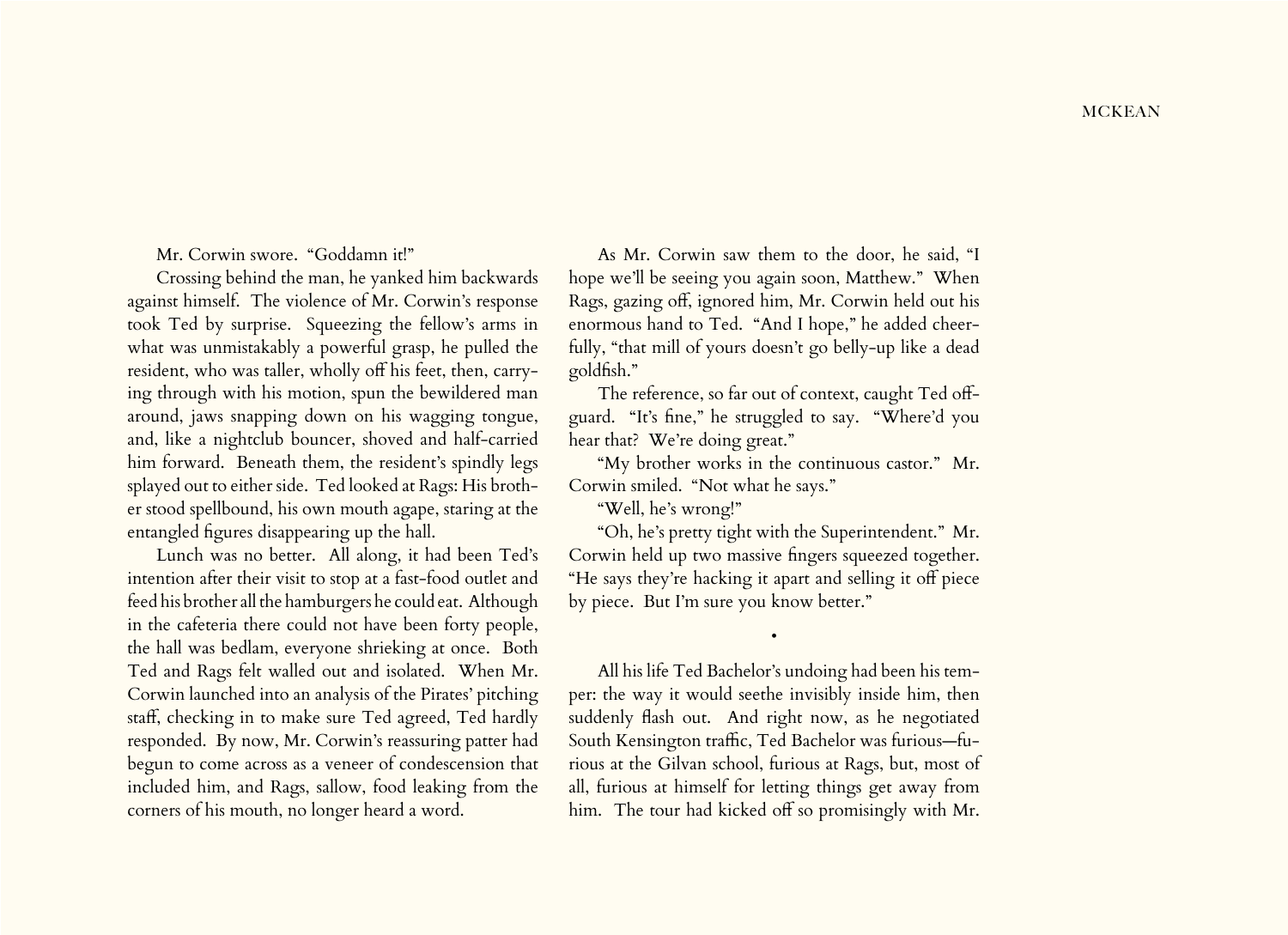Corwin and his Tootsie Rolls, the gleaming picture on the television—"Antenna's on top of the water tower," Mr. Corwin chortled, "jewel-box reception!" But, demonstrably, it had not ended that way. All morning, he had never been certain how much of this his brother was grasping, but Rags, most emphatically, understood now. He sat hunched forward, head down, breathing through his wet lips. At the corners of his eyes a glazed fear had set in, and, between his legs, his hands knit and unknit spastically. Up from him welled a foul odor. Ted imagined Rags bursting into the house, steamrolling past his mother in blind terror. On the outskirts of town, he spotted a Burger King, and, further unhinging Rags, swerved across two lanes of traffic. At the school, they had been served frankfurters and beans, trembling cubes of cherry Jell-O, banana cream pie, tall plastic glasses of whole milk. After all that, it was hard to believe anybody could still be hungry. But it was worth a try.

"How about a Whopper? Fries, shake, pie—the works?" Not waiting for an answer, Ted leaped out and went inside. When he returned, Rags refused to acknowledge the bag he held out. "Look, I bought the stuff, I'd appreciate it if you ate it? Here—take it!"

"Don't wanna."

"When have you turned down a Whopper? I don't

believe it."

"Not hungry."

Ted yanked the hamburger out of the bag and shoved it at him. "Goddamn it, Rags, eat it!" He wasn't certain of his own purpose—to make his brother accept the sandwich or stuff it down his throat. Rags wrenched away, and the bag with the French fries and milkshake toppled to the floor. The top of the milkshake container burst open, and strawberry milkshake oozed across the mat. "All right," Ted raved, "screw the food! But let me tell you something, buster, come Monday you goddamned better have your bags packed because you're moving—you hear me?"

Rags began to whimper. "Not so sure about that."

"You tell me"—Ted was hardly conscious of what he was saying—"what the fuck else are we supposed to do with you? You have to go there, you have to, you have to!"

The milkshake had spread beneath Rags' feet. Some of it, like a pink surf, had gotten on his cuffs. What a sight, Ted seethed, two middle-aged men arguing at Burger King and now one bawling. "Sometimes," he announced, "we have to do things we don't want to do and that's that. Now, I want you to help me clean this mess up." He split the stack of napkins, thrust half at